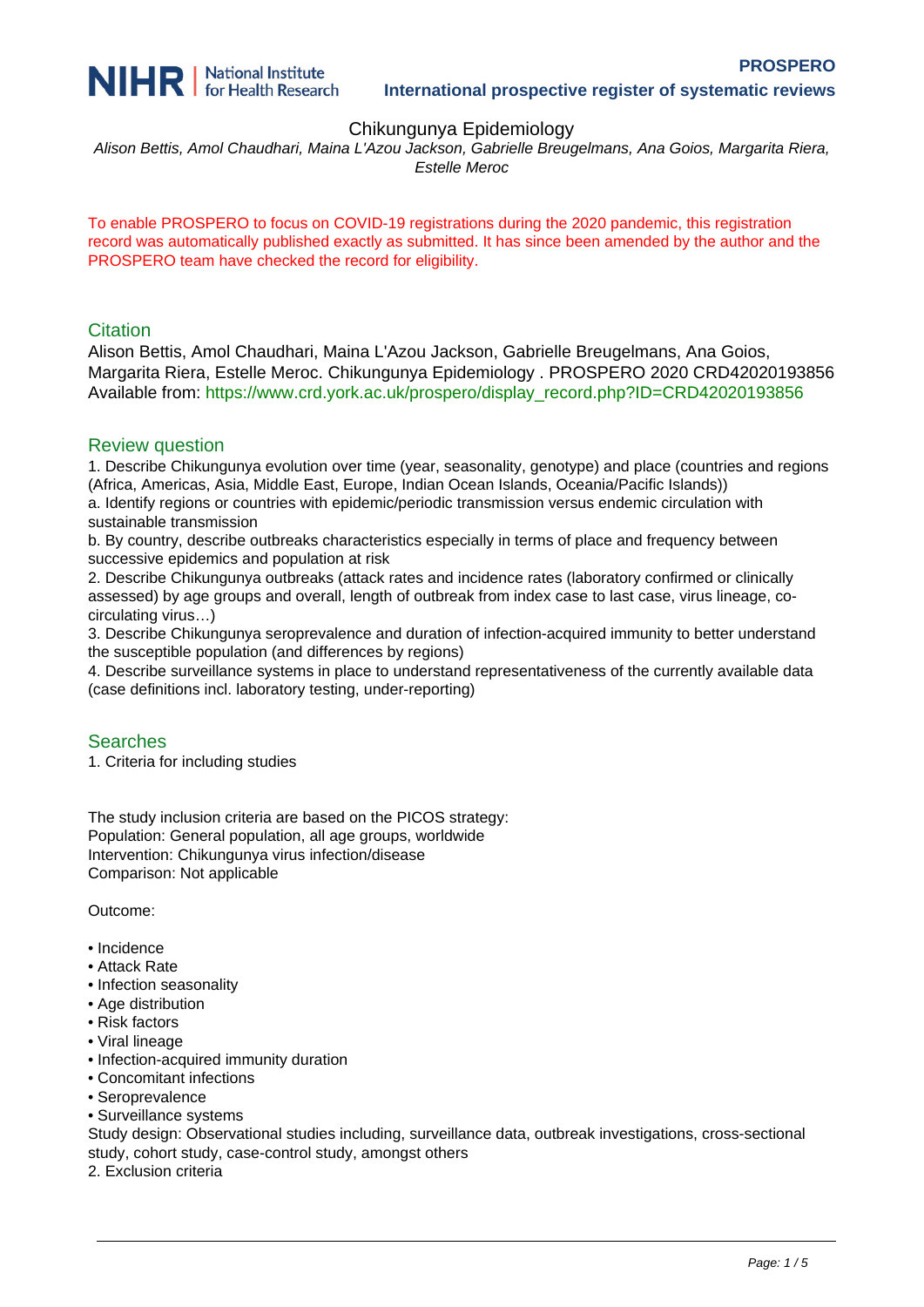

# **NIHR** | National Institute

#### **International prospective register of systematic reviews**

The studies will be excluded from the SLR if they meet one or more of following criteria:

i. Studies pertaining to diagnostics development, health economics, social sciences, case reports/series,

authors opinions and review papers (however, original studies included in the review papers complying with the inclusion/exclusion criteria will be included).

- ii. Non-human data (animal studies, entomological studies, in vitro/vivo studies, preclinical)
- iii. Studies published before 01/01/1999 (i.e. outbreak in DRC).
- iv. Studies in another language than English, Spanish, Portuguese, or French.
- v. Studies focusing exclusively on imported-cases of CHIKV.

3. Information sources

3.1 Electronic databases

We will conduct a literature search in MEDLINE (via PubMed), LILACS, SciELO and African Index Medicus to obtain peer-reviewed, scientific publications related to the review.

3.2 Reference checking and hand searching

The reference list of relevant studies retrieved from the electronic database search will be hand searched to identify additional studies.

3.3 Grey literature selection

Data in the public domain pertaining to the objective of this study, outbreak investigation reports, surveillance guidelines and surveillance data will be obtained via WHO, PAHO, SEARO, WPRO, WHOLIS, US-CDC, ECDC, Pro-Med, Google Scholar and national public health institutes/reference microbiology laboratories websites from CHIKV-endemic countries.

# Search string # of results

1 Chikungunya[Title/Abstract] AND ("1999/01/01"[PDat] : "2020/04/14"[PDat]) 4762

2 #1 AND ((Chikungunya[Title/Abstract] AND ( "1999/01/01"[PDat] : "3000/12/31"[PDat] ))) AND ((((((((((((((((((((((((((((((((((((("attack rate") OR "attack rates") OR incidence) OR "incidence rate") OR "incidence rates") OR season) OR seasonality) OR "risk factors") OR "risk factor") OR stratification) OR age) OR transmission) OR "viral lineages") OR "viral lineage") OR lineages) OR clades) OR genotypes) OR "natural infection") OR "infection-acquired immunity") OR "natural immunity") OR coinfection) OR coinfections) OR "concomitant infection") OR "concomitant infections") OR co-circulate) OR co-circulation) OR serology) OR seroprevalence) OR serosurvey) OR serosurveys) OR surveillance) OR "surveillance system") OR monitoring) OR representativeness) OR under-reporting) OR underreporting) AND ( "1999/01/01"[PDat] : "3000/12/31"[PDat] )) Filters: Publication date from 1999/01/01 3128

# Types of study to be included

Observational studies including, surveillance data, outbreak investigations, cross-sectional study, cohort study, case-control study, amongst others

Condition or domain being studied

Chikungunya virus infection/disease

#### Participants/population

General population, all age groups, worldwide

Intervention(s), exposure(s) Chikungunya virus infection/disease

Comparator(s)/control Not applicable

Main outcome(s)

Incidence

Attack Rate

Prevalence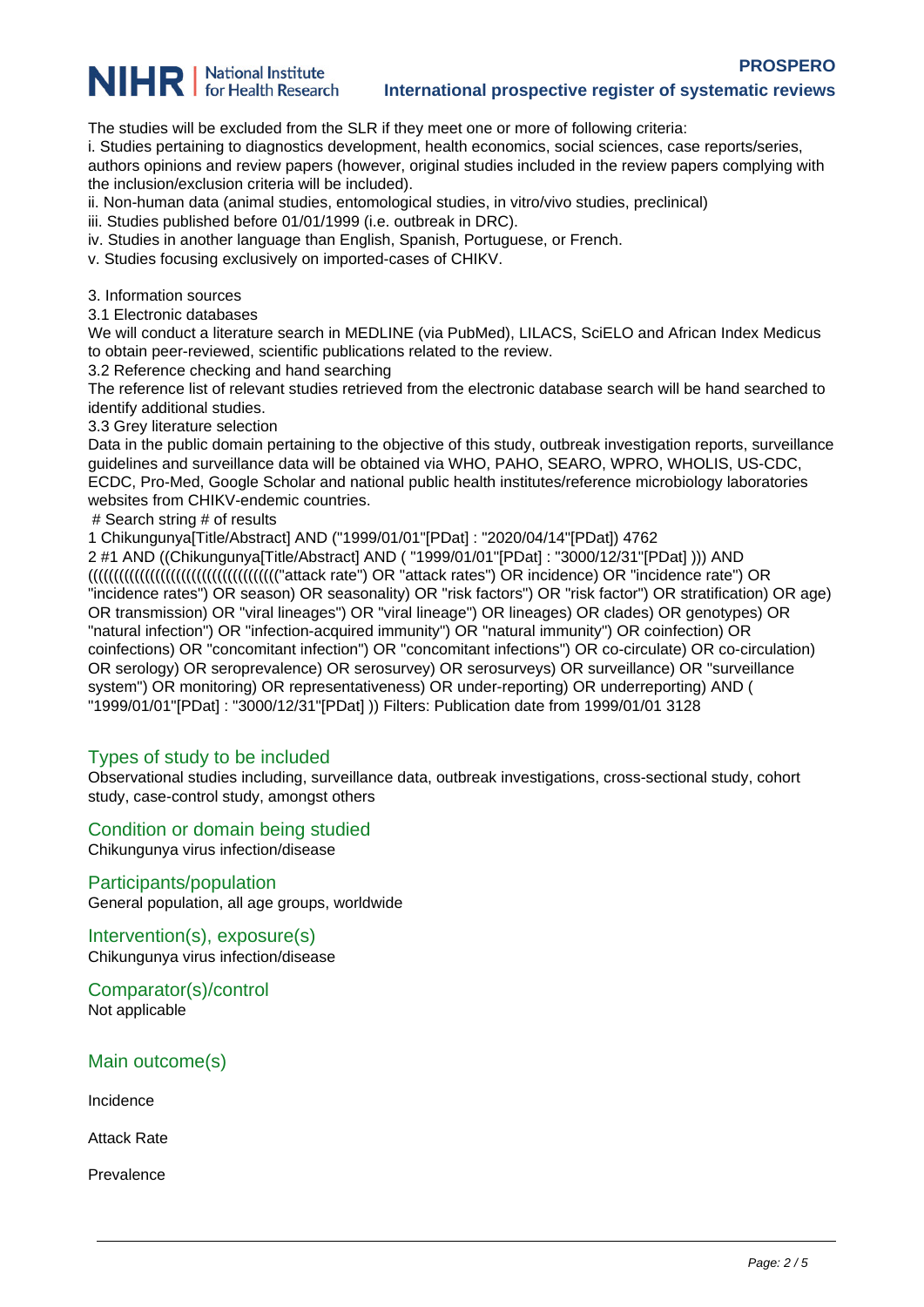Seroprevalence

\* Measures of effect

frequency, proportion

# Additional outcome(s)

- Risk factors
- Infection seasonality
- Age distribution
- Viral lineage
- Infection-acquired immunity duration
- Concomitant infections
- Surveillance systems

\* Measures of effect

stratification of main outcomes

# Data extraction (selection and coding)

Data from the eligible full-text papers identified will be extracted using a standardized extraction form in MS Excel (see Annex) to ensure that all relevant data are collected systematically. In addition, the section of the pdf manuscript from where data will be collected will be noted and/or highlighted. The template will be piloted with 10 studies and modifications made if necessary.

# Risk of bias (quality) assessment

To decrease the risk of selection bias, two P95 reviewers will independently review the list of references obtained by screening key words in title/ /abstract to identify studies that fulfill the above-mentioned selection criteria. Discrepancies will be discussed, and if not resolved, a third reviewer will take the final decision.

In the second phase, full papers will be assessed for eligibility by a single reviewer. A second reviewer will independently examine a random sample of 10% of the full papers (a sample will be drawn from the list of selected papers using the R software) for eligibility. If a disagreement between the two reviewers would be of more than 10% of the random sample, the second reviewer will complete the full assessment of all papers independently and resolve any inconsistencies with the first reviewer. If discrepancies are not resolved, a third reviewer will take the final decision.

Re-extraction of 10% of the papers will be done by a second independent reviewer as a quality control measure.

CEPI will be involved in the validation of the SLR process at key checkpoints. CEPI will review the following lists shared by P95 as soon as available: 1.studies selected for title/abstract screening, 2. studies selected for full-text screening and 3. studies selected for data extraction.

# Strategy for data synthesis

Using the data collected with the data extraction form, a qualitative data synthesis of results will be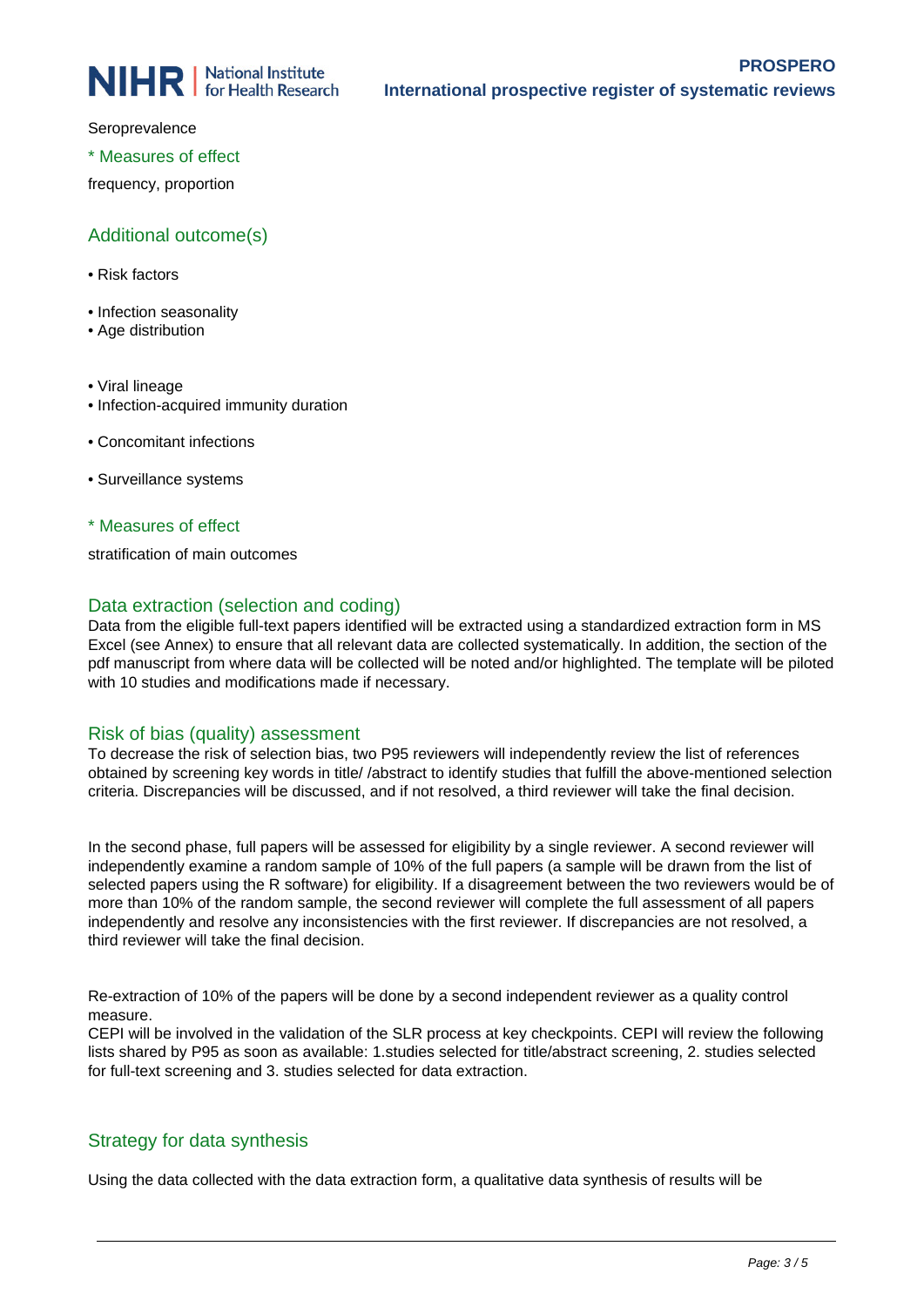# **NIHR** | National Institute

performed for each specific outcome; More specifically, incidence numbers will be synthesized by country, taking into account potential stratification available (region within countries, case definition(s), season, age group, etc). A narrative review will be prepared, and the different findings will be synthesized for each country using tables summarizing results by Region( such as table 1, as well as descriptive plots like bar plots, boxplots, types of epidemic curves, etc.

If data are appropriate for quantitative synthesis, data will be collated in summary tables and, where possible, attack rate and incidence rate will be calculated based on population data.

Analysis of subgroups or subsets NA

Contact details for further information Estelle Meroc estelle.meroc@p-95.com

Organisational affiliation of the review P-95

#### Review team members and their organisational affiliations

Dr Alison Bettis. CEPI Dr Amol Chaudhari. CEPI Dr Maina L'Azou Jackson. CEPI Dr Gabrielle Breugelmans. CEPI Dr Ana Goios. P-95 Dr Margarita Riera. P-95 Dr Estelle Meroc. P-95

Type and method of review Epidemiologic, Narrative synthesis, Systematic review

#### Anticipated or actual start date 12 June 2020

Anticipated completion date 30 November 2020

#### Funding sources/sponsors

This study was funded by the Coalition for Epidemic Preparedness Innovations (CEPI). Estelle Méroc, Ana Goios and Margarita Riera have received consulting fees from CEPI.

# Conflicts of interest None known

Language English

**Country** Belgium, Norway, Portugal, Spain

Stage of review Review Ongoing

Subject index terms status Subject indexing assigned by CRD

Subject index terms